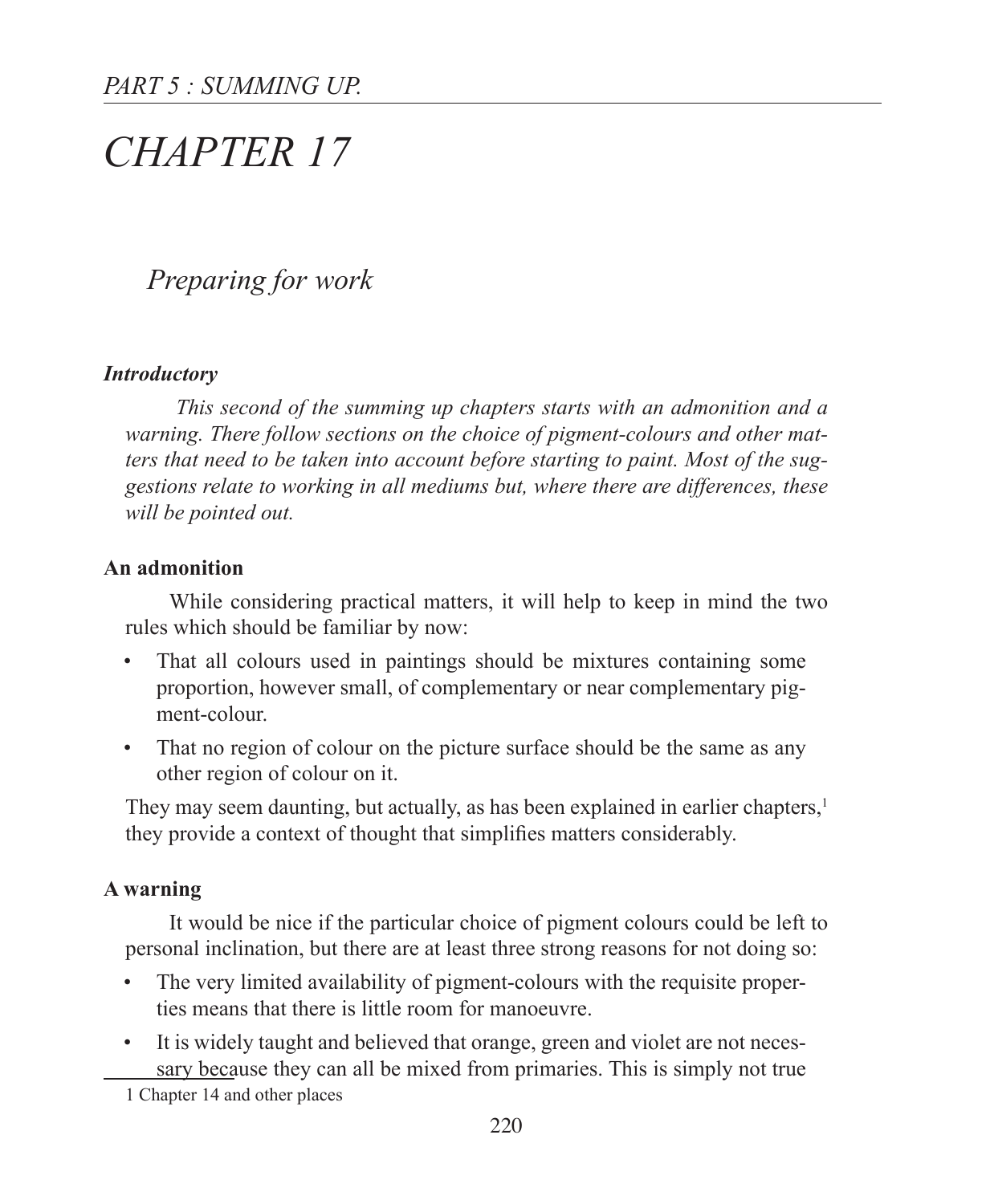with respect to any actual orange, green or violet tube colour.

• Personal prejudice can seriously limit the exploration of colour space. For example, many people do not like what they see as the synthetic (unnatural) quality of phthalocyanine green<sup>2</sup> and dioxane violet<sup>3</sup>. Also, it is common for people to react against oxide of chromium green because of its rather dull appearance.

In all three cases what is being forgotten is that we are seldom choosing colours for themselves but for their *mixing potential* and all three of the above named pigment-colours are very useful for that purpose. The phthalocyanine colours and the dioxane violet are relatively pure and translucent. Accordingly they are useful for mixing relatively pure colours with their neighbours on the colour circle and more importantly still for mixing deep, rich colours, including blacks. The oxide of chromium green can be a godsend for its very high degree of opacity, as can any one of the thousands of mixtures that can be made using it.

## FUNDAMENTALS OF PIGMENT COMPOSITION

Artists thinking about colour mixing should take two considerations into account. These are:

- All pigment-colours have a unique absorption/reflection characteristics.
- No pigment-colour is either totally opaque or totally translucent. All of them are at different places on a continuum between the theoretical, although actually non-existent, extremes.

In practical terms this means two things:

- No pigment-colour as we find it in the tube can be mixed from no matter what combination of other pigment-colours.*<sup>4</sup>*
- Even when the match with a pure pigment-colour is close (as, for example, it can be when trying to match earth colours), the mixing properties of the result will be different from those of the pure pigmentcolour when combined with the same combination of other colours.

<sup>2</sup> Introduced by Rowney as "*Monastial Green*"; Otherwise often given names associated with the artists colour company, such as "*Winsor Green*" or just fanciful, eye catching ones.

<sup>3</sup> Again often given company names such as "*Winsor Violet*".

<sup>4</sup> Unless the manufacturer has put a mixture in the tube. This is actually quite common for cheaper ranges of colours particularly when familiar names are followed by the word "*hue*". This is one reason for sticking to "*artists colours*".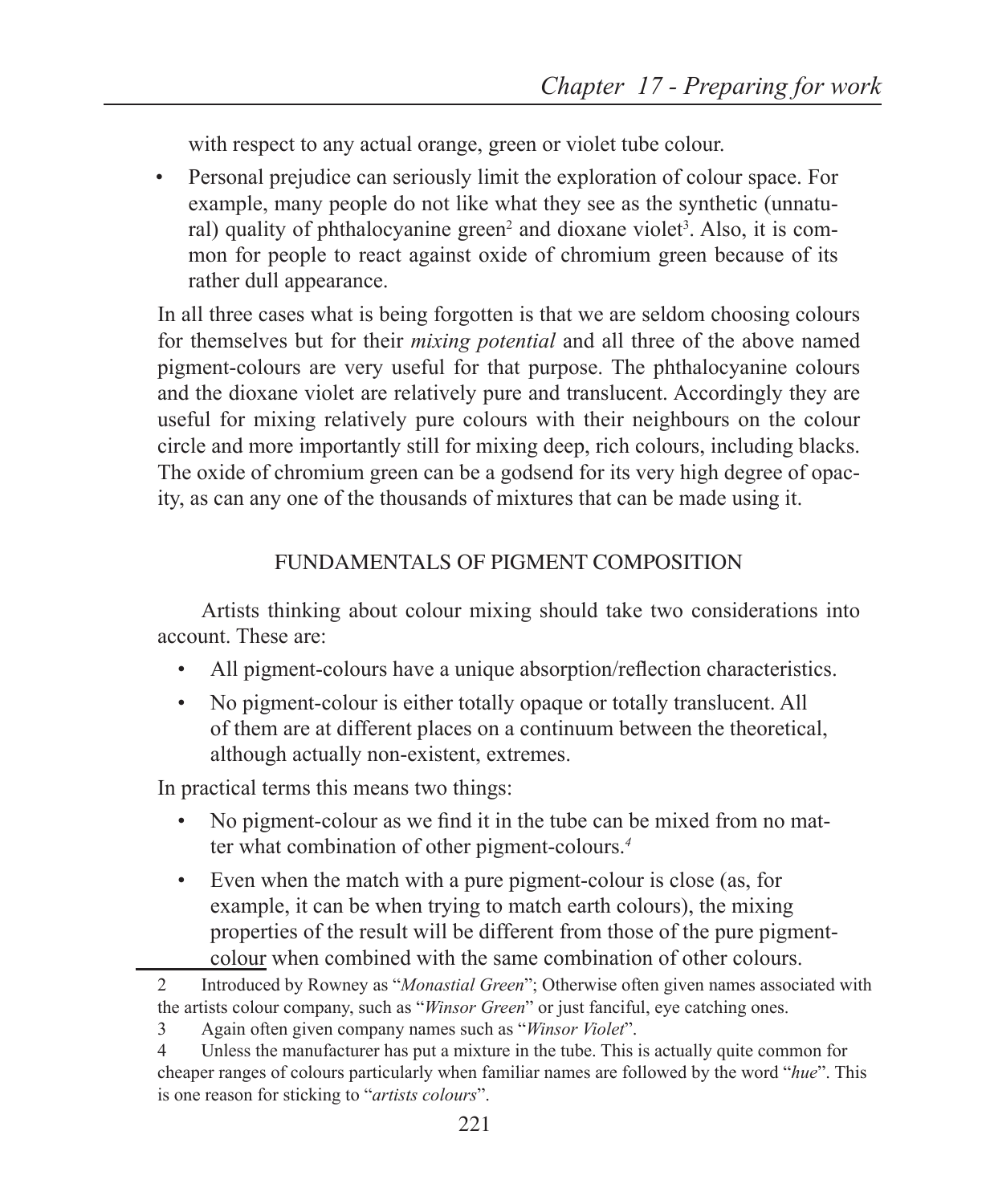## THE PERIPHERY OF THE COLOUR CIRCLE

No pigment-colour reflects a single wavelength of light. Rather they all absorb and reflect across a band of wavelengths. On occasion the wavelength combination includes some surprising components, for example though clearly a blue, French Ultramarine, in addition to reflecting in the short wavelength (blue) part of the spectrum, reflects to some extent in the long wavelength (red) part of the spectrum. It is important to keep in mind two implications of this:

- The narrower the band, the purer (more fully saturated) the appearance (for example, cobalt blue, phthalocyanine green, azo yellow, cadmium red or a dioxane violet).
- The wider the band, the more de-saturated the appearance (for example: oxide of chromium green, yellow ochre, venetian red and any pink, brown or grey).

The periphery of the colour circle is made up of unmixed pigment-colours and mixtures between them and adjacent unmixed pigment-colours.<sup>5</sup> When neighbouring pigment-colours are mixed together, the narrower the band of wavelengths reflected by them and the nearer they are with respect to their wavelength absorption/reflection characteristic, the purer will be the result. The further away from one another they are in these respects, the greater will be the de-saturating effect of complementary influences. For example a mixture using a Phthalocyanine blue and an Azo yellow will produce a much purer green than one made up of a French Ultramarine and Cadmium yellow.

It follows that any one who wishes to create the colour circle with a maximum number of pure colours, will find it necessary to start with a large number of different, as pure as possible pigment-colours. Georges Seurat with the limited pure pigment-colour resources available in his time (1880s) settled for at least twelve. My friend, the artist Alan Cuthbert, with many more modern pigment-colours at his disposal, did rigorous experiments in the 1970s and concluded that he needed eighteen such "*parent colours*". Mixing between any one of these with adjacent colours in this selection, he was able to reach his objective of creating 72 pure-as-possible colours.6 Since many new pigment colours have come onto the market since then, it can be supposed that, if Alan had done the same experiment today, he would have

<sup>5</sup> In other words those that are the most similar to it in terms of their absorption/reflection characteristics.

<sup>6</sup> Corresponding to the maximum number illustrated in the Munsell Book of Colour, the scientific reference on the subject.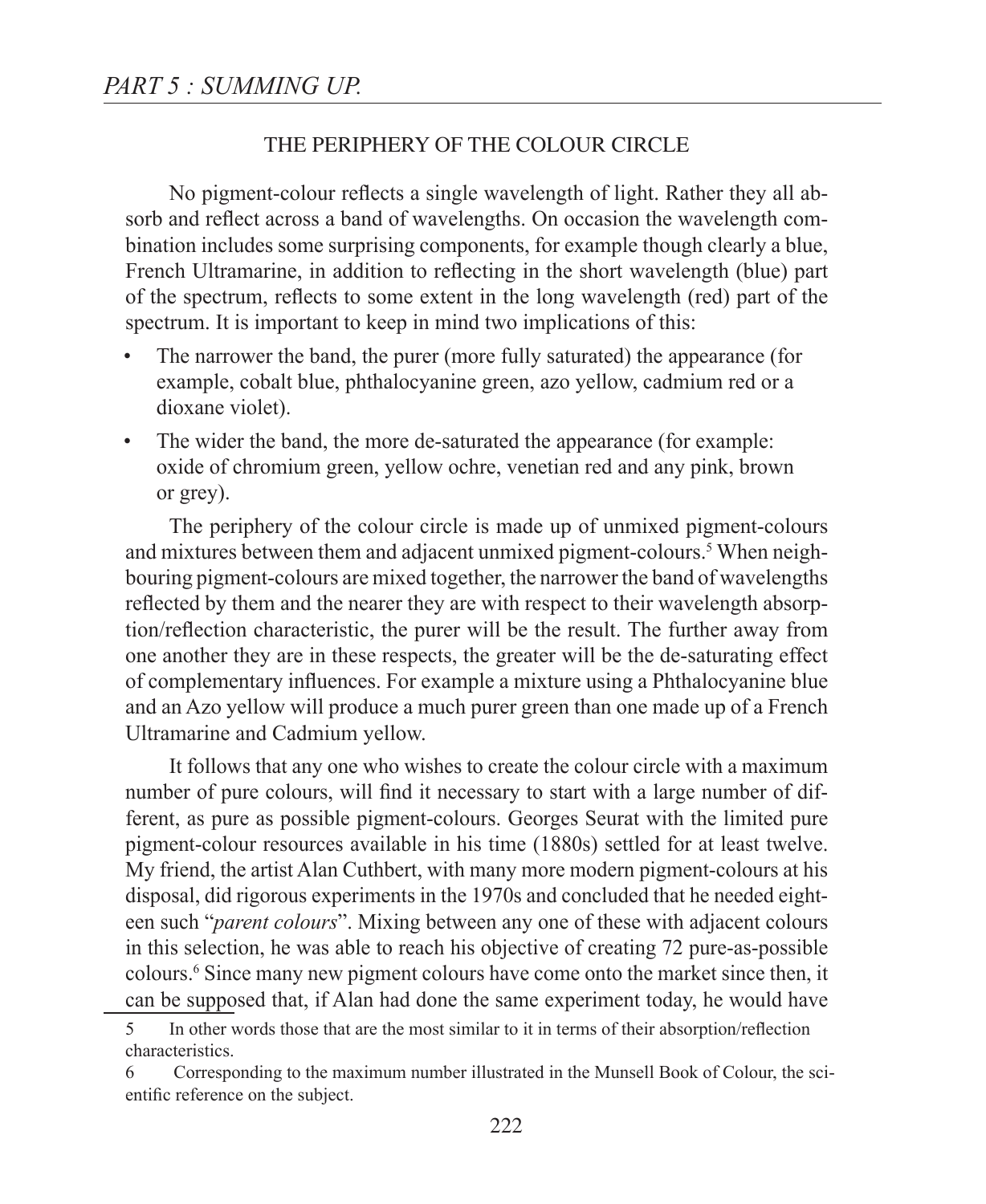felt the need for an even higher number, presumable one in the twenties.

## THE REMAINDER OF THE COLOUR CIRCLE

All the remainder of the colour circle and the colour sphere, which extends it to include the black/white dimension, is made up of de-saturated ("*impure*") colours. As indicated earlier, nobody knows how many colours can be mixed, but it exceeds Alan's 72 pure colours by at least a matter of hundreds of thousands and very possibly by well over a million. It follows that the overwhelming majority of the colours which are available for use by artists are mixtures. It is this treasure-trove of colour that is opened up by the rule of Professor Bohusz- -Szyszko that, "*All colours should be mixtures containing some proportion of complementary colour*."

Whenever an element of complementary is added to any mixture, however pure the parent colours, there will be an element of de-saturation ("*impurity*"). This may be so small that it is invisible. However, it is important to remember that it is one of the main theses of this book that even smallest differences can play a vital role in determining how we experience a painting as a whole.7 In this case, the *'impurity'* frees the colour to take its place in illusory pictorial space.

## CHOOSING COLOURS FOR MAKING MIXTURES

If we wish to make a large range of colours that are different but similar to any particular colour, we are obliged to make mixtures containing complementaries or near complementaries. For example, if we wish to make a large range of similar greens,<sup>8</sup> we will need to make mixtures containing at least some proportion of red pigment-colours, orange pigment-colours and/or violet pigment-colours.9

If pure looking colours are required, a minimum of complementaries or near complementaries will be required. Using some variant of the progressive colour mixing procedure detailed in *Chapter 13*, large numbers of colours can be cre-

<sup>7</sup> Even ones below the threshold of our awareness.

<sup>8</sup> As explained in *Chapter 14,* this means any number in excess of about five.

<sup>9</sup> N. B. Although it is perfectly possible to produce an orange mixed from a red and a yellow or a violet mixed from a red and a blue, refraining, as many people do, from using orange or violet pigment-colours as a matter of principle makes a travesty of the potential of the fundamental principles indicated above concerning how to create a maximum of colours.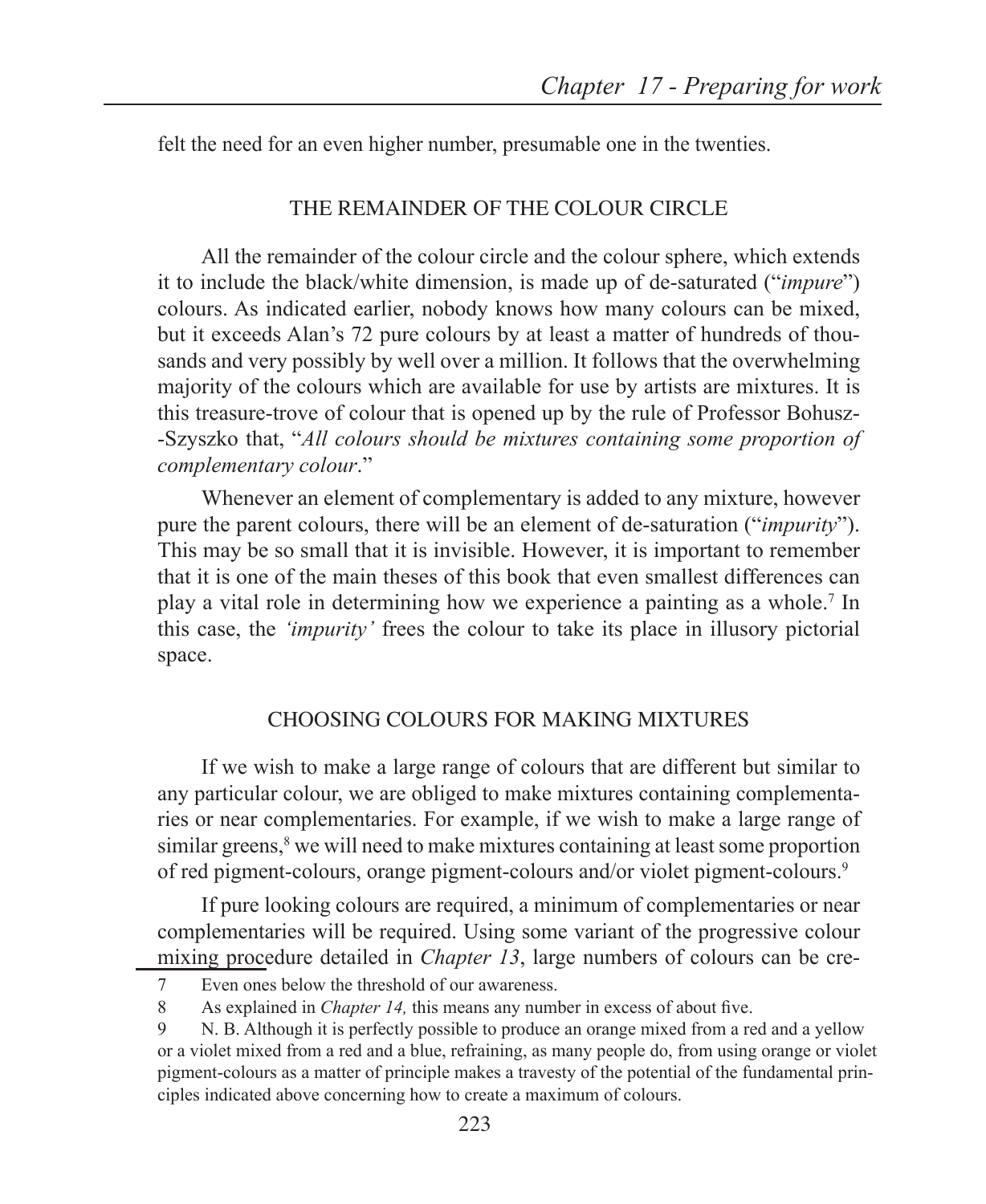ated that are only very slightly different from the pure tube-colours. There, it is suggested that it might be possible to make a cluster of around 150 pure-looking greens that are hardly noticeably different from the parent tube-colour. Similarly it should be possible to create in the range of 150 pure looking colours that are scarcely different from to any other tube-colour. In these mixtures of seemingly pure colours, there is no visible sign of the particular colour quality of the complementaries or near-complementaries that they contain. Whether we like or dislike any of the component tube colours is of no practical importance.

If fairly equal amounts of the complementaries or near-complementaries are used in mixtures, the result will be colours within the range of browns and greys.

#### CHOOSING COLOURS TO BUY

From the above it is clear that for almost all paintings, the implementation of the rules will be made easier by having available a fairly large palette of colours with representatives in all segments of the six segment colour circle (details below). Also, as far as possible there should be both translucent and opaque colours in all the segments.

Whether or not artists accept Professor Bohusz-Szyszko's rule concerning complementary mixtures, they will have no alternative to using a majority of mixtures if they seek to get anywhere near to reproducing the variety of colours found in nature. From what has been written above, it is clear that, in a very high proportion of these, the original characteristics of the pigment-colours from which they are composed will be lost. In short, as suggested above, the general rule is that how we respond to the way a pigment-colour looks in a tube has only marginal relevance to its potential as a colour mixing agent. My experience as a teacher makes clear that this is an important point. Many students tell me that they do not possess this or that colour because they do not like it. For example, students deprive themselves of phthalocyanine greens, oxide of chromium green and various sorts of violet on these grounds. It does not occur to them that this self-imposed limitation explains why they find themselves so far from being able to mix the range of greens and of other colours they need for making the naturalistic paintings to which they aspire.

Taking all the above considerations into account, it is easy to see that the first rule for choosing colours to buy is to get plenty. At a minimum these should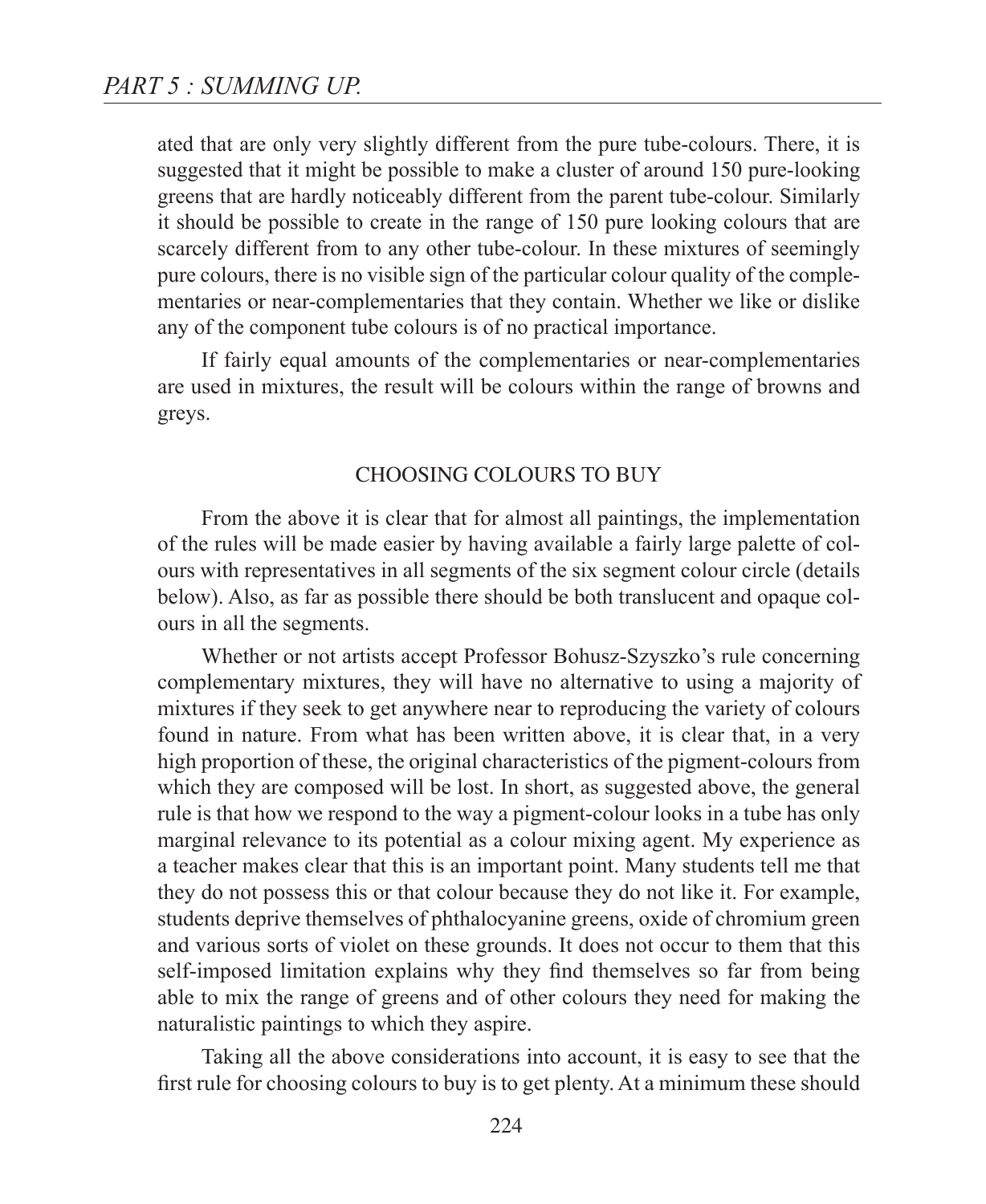include two colours from every segment of the six segment colour circle, plus white and black (fourteen in all). The earth-colours though desaturated are useful for their opacity. Another factor is lightfastness. If you want your painting to last it is best to consult the information on this subject provided by the manufacturers. Otherwise colours can be chosen according to personal taste. If you are enjoying a colour for its own sake, it can only enhance the pleasure of using it.

#### EQUIPMENT

Little has been said so far about equipment since it has nothing directly to do with the matters discussed. However, since badly chosen equipment can ruin the best efforts of artists, it is worth making a few points relating to the subject.

#### **Paints**

In my view, the only good reason for not using artists' quality paints is that you cannot afford them. The manufacturers produce the other qualities by cutting out expensive pigments (sometimes replacing them with cheap mixtures often given the name of a familiar colour qualified by the word "*hue*") and using cheaper and less suitable mediums.

#### **Brushes**

The best tactic is to buy one relatively small (not too small) brush and discover its limitations for yourself. Each limitation will suggest another brush to buy. In this way you will gradually accumulate a range of brushes suitable to your needs and you will know the virtues of each. One of my students, never went beyond one small brush when painting her watercolours. She found that the self-imposed limitations helped her to develop a style of work that gave her ample room for exploration and others a great deal of pleasure. My watercolourist friend, Derek Dalton, having started with one, eventually accumulated a huge number of brushes (certainly over fifty) and had a good story as to why he had found a need for each one. They included pastry brushes, house painters brushes, boat painters brushes and sticks, in addition to an impressive range of fine Kolinsky sable brushes. The results he obtained from his selection could be very special indeed.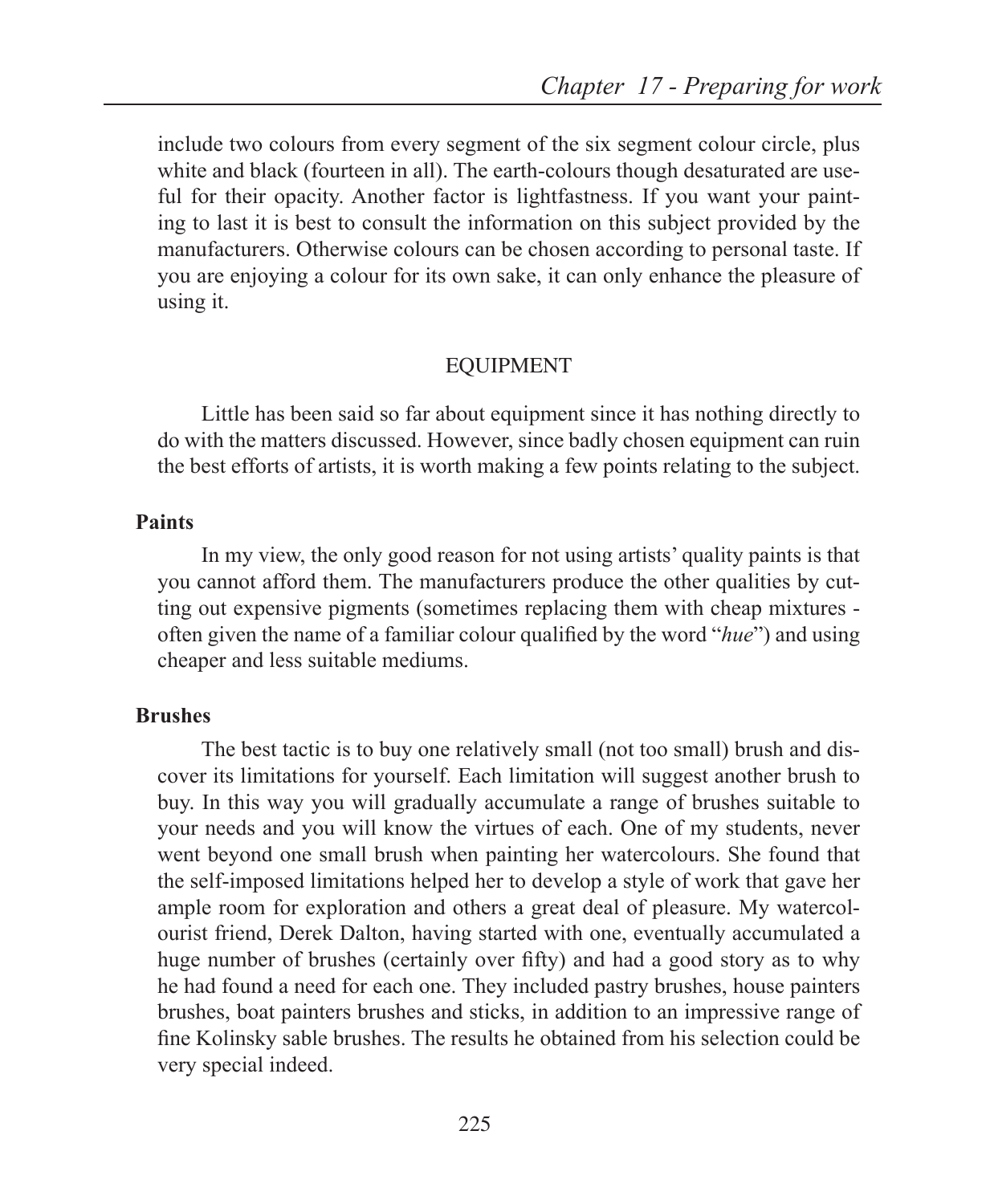## **Picture-support**

The picture-support can make a large difference to what can be achieved in a painting and also in how well it will maintain its characteristics. For example:

- There are grainy and smooth watercolour papers which produce very different results. Some watercolourists find that they prefer one and others the other. It would be a pity to find yourself trapped into using the wrong one for you. Also, most watercolourist prefer a robust paper that can resist being flooded with water and that can be submitted to a certain mount of punishment when creating effects that depend on lifting off colour. However, the same student who works with only one brush loves to explore effects she can make on any paper that comes to hand (she once used crumpled brown packing paper to good effect). In short, in this matter as in all others, there are no rules until a project is defined.
- In my experience, pastel papers sold as such are too often particularly unsuitable for the job. Some are too thin and crinkle too easily if ever they get the slightest bit damp. Others have a sandpaper-like surface that is very efficient at transferring pigment from pastel stick to paper. Unfortunately, it is also a surface that both makes mixing colours on it much more difficult and ensures that the pastel sticks get used up very quickly, which is bad for the artist's purse.<sup>10</sup> Myself I use acid free white card which I find works well for my purposes.
- There is a huge variety of canvasses and textured surfaces that are sold for painting with oils. Most of these serve their purpose, but some can add unnecessary difficulties to the painting process. The best approach, as with choosing watercolour paper, is to try out various alternatives and find out the one that suits you best.

## **Palette**

The main requirement for a palette is that is should be big enough. In my view, even the largest palettes available commercially are on the small side. The amount of mixing space available in a watercolour box is ludicrously inadequate. Some artists use table tops, others drawing-board sized boards surfaced with Formica. Some use a number of enamel dinner-sized plates which, although not very large in themselves, in combination represent a large mixing surface with the

<sup>10</sup> Though correspondingly good for the purse of the manufacturers.